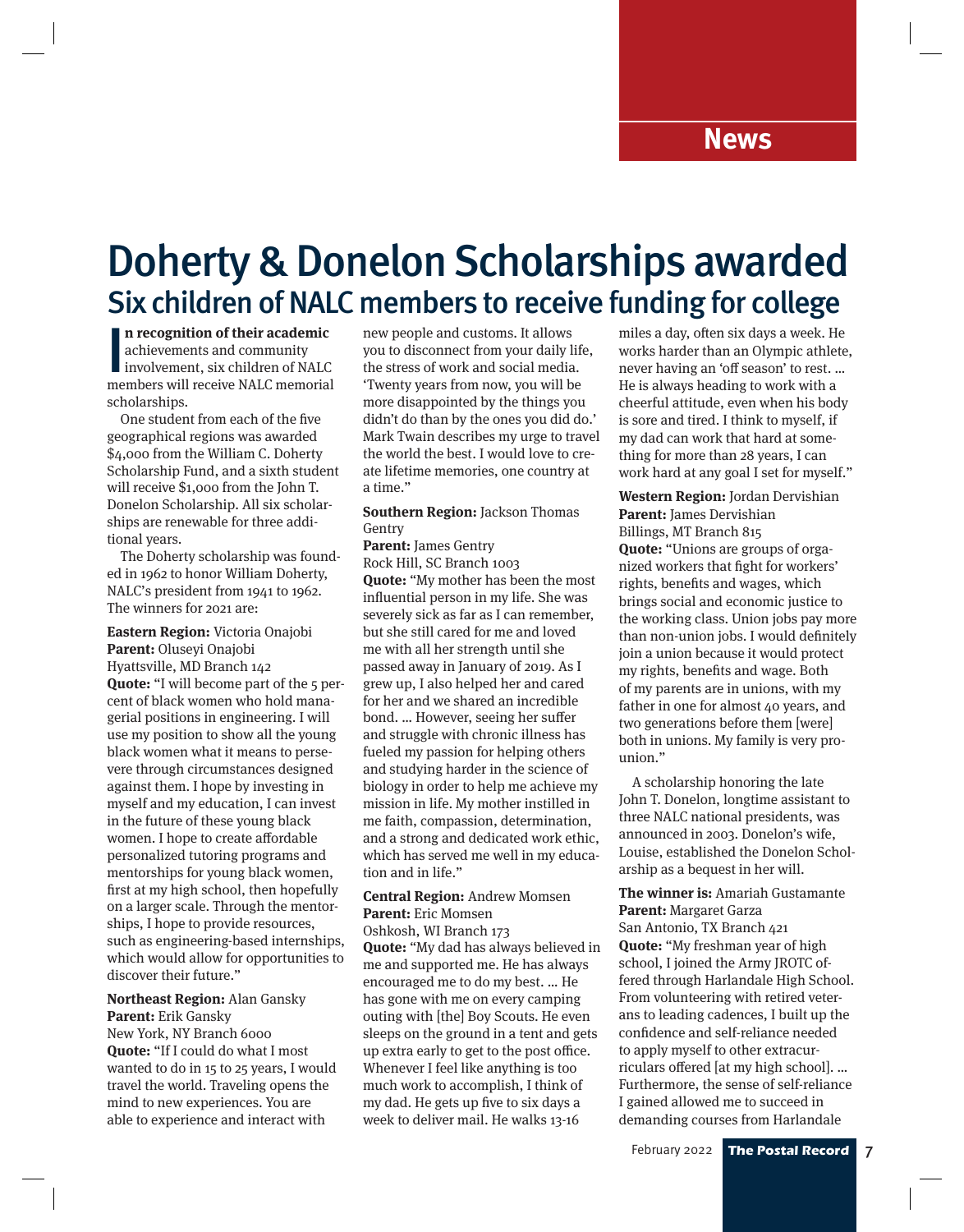### **News**

## Doherty & Donelon Scholarships (continued)

High School by advocating for myself when I struggled to grasp a topic. JROTC provided me the foundation I needed in order to challenge myself, both academically and extracurricularly, and seek help when needed."

Due to the ongoing COVID-19 pandemic, the NALC Scholarship Committee—composed of Chairwoman Sandy Laemmel, Detroit, Michigan Branch 1; Kimetra Lewis, Dallas, Texas Branch 132; and Lawrence Kania, Buffalo-Western New York Branch 3—continued using the remote communication tools that had allowed them to safely fulfill their roles during the 2020 selection process. However, the evolving nature of the pandemic did cause a delayed timeline for the 2021 selection process.

"Normally, we would have made our decision in mid-March [of 2021]," Laemmel said. "However, because everything was pushed back, we did not begin until July. We did work virtually through October, but everything was delayed six months because of the pandemic."

The Scholarship Committee reviewed each application independently and then sent them by region to the next committee member for review. As with the 2020 application process, the Scholarship Committee used the Postal Service to ship applications between committee members and to send their evaluations to NALC Headquarters.

The applications were then sent to judges with educational backgrounds for the final round of evaluation. The judges for 2021 were Dr. Georgia Booker, retired director, Office of Guidance Counseling Services for District of Columbia Public Schools; James B. Massey Jr., director, Office of Undergraduate Admissions at the University of Maryland; and Dale E. Bittinger, as-



**The committee and judges in 2019: (standing, from l) Lawrence Kania, Kimetra Lewis, Sandy Laemmel and NALC President Fredric Rolando, (seated) Dale E. Bittinger, Dr. Georgia Booker and James B. Massey Jr.**

sistant vice provost for Undergraduate Admissions, Orientation and School Partnerships at the University of Maryland, Baltimore County.

"I met with the judges on Dec. 13 to go over the applications from each region, their selections and their reasoning for why they made the selection," Laemmel said.

The Committee reviewed and evaluated the applications for the scholarships and discussed problems and potential problems with the program, along with possible solutions.

#### **The committee issued the following report:**

"This is the 59th anniversary of the founding of the William C. Doherty Scholarship program and the 18th anniversary of the John T. Donelon Scholarship.

For purposes of this scholarship program, the country is divided into five geographic regions. Under the procedure, eliminations were made to reach the allowed figure of five scholarships—one to each of the five regions. At present, each Doherty scholarship is valued at \$16,000, which represents \$4,000 annually, for four consecutive years. The John T. Donelon scholarship provides for one scholarship of \$1,000 annually, for four consecutive years.

Since the beginning, our program has aided hundreds children of letter carriers in their pursuit of higher education. We strongly urge the parents of high school seniors to watch the July through December 2022 issues of The Postal Record for 2022 scholarship applications, which will be printed only in those issues. They are also available on the NALC website, nalc.org.

It is essential that applications be complete and all submissions made timely. The Committee emphasizes the necessity of answering all questions on the required forms and providing all the information requested prior to the dead-line date. We would like to stress the importance of applicants' demon-